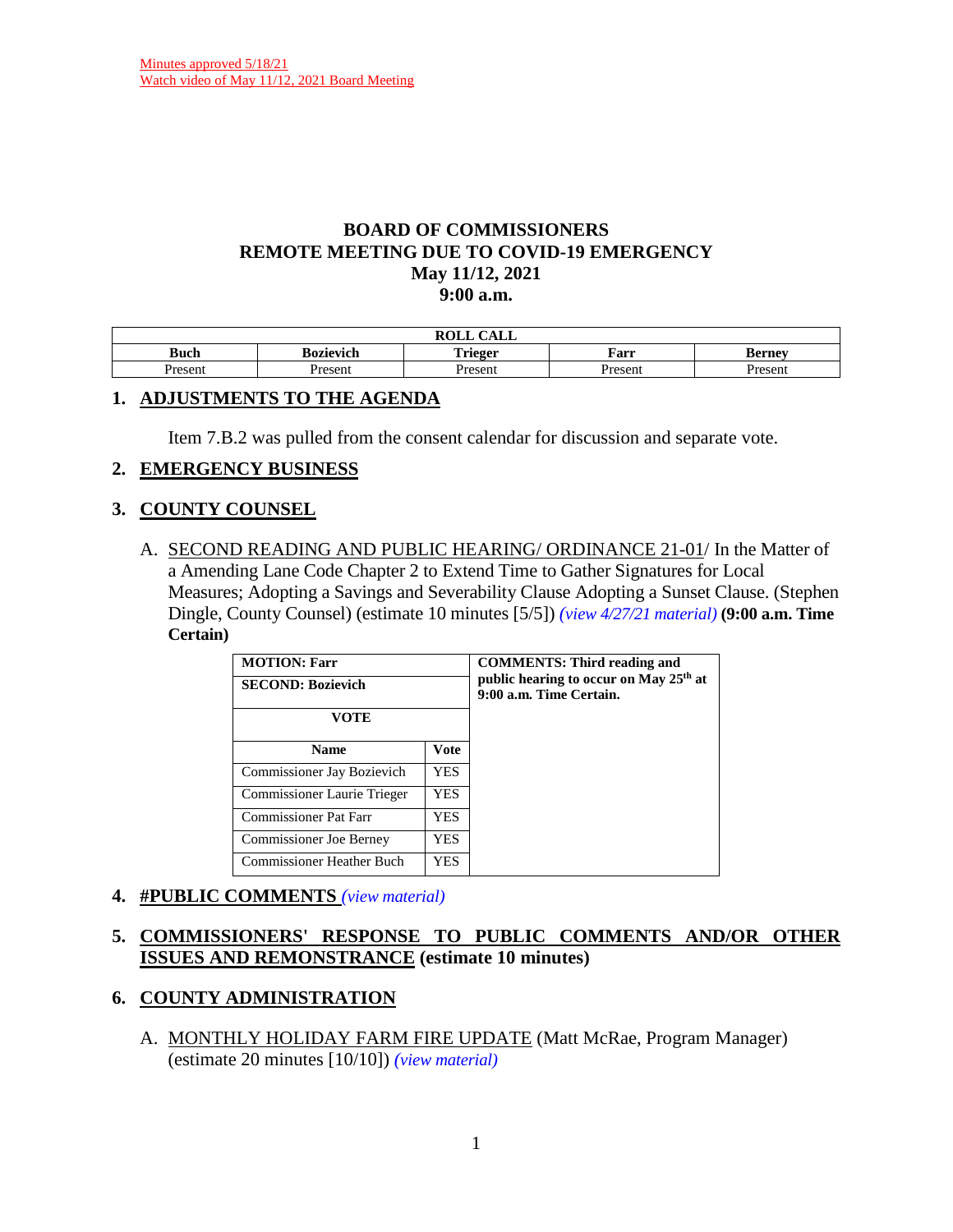B. COVID-19 RESPONSE AND RECOVERY (Steve Mokrohisky, County Administrator; Steve Adams, Incident Commander) (estimate 40 minutes [20/20])

# **7. CONSENT CALENDAR**

- A. COUNTY ADMINISTRATION
	- 1) Approval of minutes: 5/4/2021*(view [material\)](http://www.lanecountyor.gov/UserFiles/Servers/Server_3585797/File/Government/BCC/2021/2021_AGENDAS/051121agenda/T.7.A.1.pdf)*
- B. PUBLIC WORKS
	- 1) ORDER 21-05-11-01/ In the Matter of Approving Two Public Works Contracts and Amendments and Delegating Authority to the County Administrator to Execute the Approved Contracts and Amendments for Roseburg Resources Co., Expense in the amount of \$4,468.50; Friends of Buford Park & Mt. Pisgah, Non-Financial. (Dan Hurley, Director) *(view [material\)](http://www.lanecountyor.gov/UserFiles/Servers/Server_3585797/File/Government/BCC/2021/2021_AGENDAS/051121agenda/T.7.B.1.pdf)*
	- 2) ORDER 21-05-11-02/ In the Matter of Confirming the Appointment of Collina Beard, Christi Thompson, and Jim Torrey to the Transportation Advisory Committee. (Sasha Vartanian, Transportation Planning Supervisor) *(view [material\)](http://www.lanecountyor.gov/UserFiles/Servers/Server_3585797/File/Government/BCC/2021/2021_AGENDAS/051121agenda/T.7.B.2.pdf)*

| <b>MOTION: Farr</b><br><b>SECOND: Buch</b><br>VOTE |             | <b>COMMENTS: This vote is for the</b><br>consent calendar, minus item 7.B.2<br>which was pulled for discussion. |
|----------------------------------------------------|-------------|-----------------------------------------------------------------------------------------------------------------|
| <b>Name</b>                                        | <b>Vote</b> |                                                                                                                 |
| Commissioner Jay Bozievich                         | YES.        |                                                                                                                 |
| Commissioner Laurie Trieger<br>YES.                |             |                                                                                                                 |
| Commissioner Pat Farr<br>YES                       |             |                                                                                                                 |
| <b>Commissioner Joe Berney</b><br>YES              |             |                                                                                                                 |
| <b>Commissioner Heather Buch</b><br>YES            |             |                                                                                                                 |

| <b>MOTION: Farr</b>                     |     |             | <b>COMMENTS:</b> This vote is for item |
|-----------------------------------------|-----|-------------|----------------------------------------|
| <b>SECOND: Bozievich</b>                |     | 7.B.2 only. |                                        |
| VOTE                                    |     |             |                                        |
| <b>Vote</b><br><b>Name</b>              |     |             |                                        |
| Commissioner Jay Bozievich              | YES |             |                                        |
| Commissioner Laurie Trieger             | YES |             |                                        |
| Commissioner Pat Farr                   | YES |             |                                        |
| <b>Commissioner Joe Berney</b><br>YES   |     |             |                                        |
| <b>Commissioner Heather Buch</b><br>YES |     |             |                                        |

# **8. COUNTY COUNSEL**

A. Announcements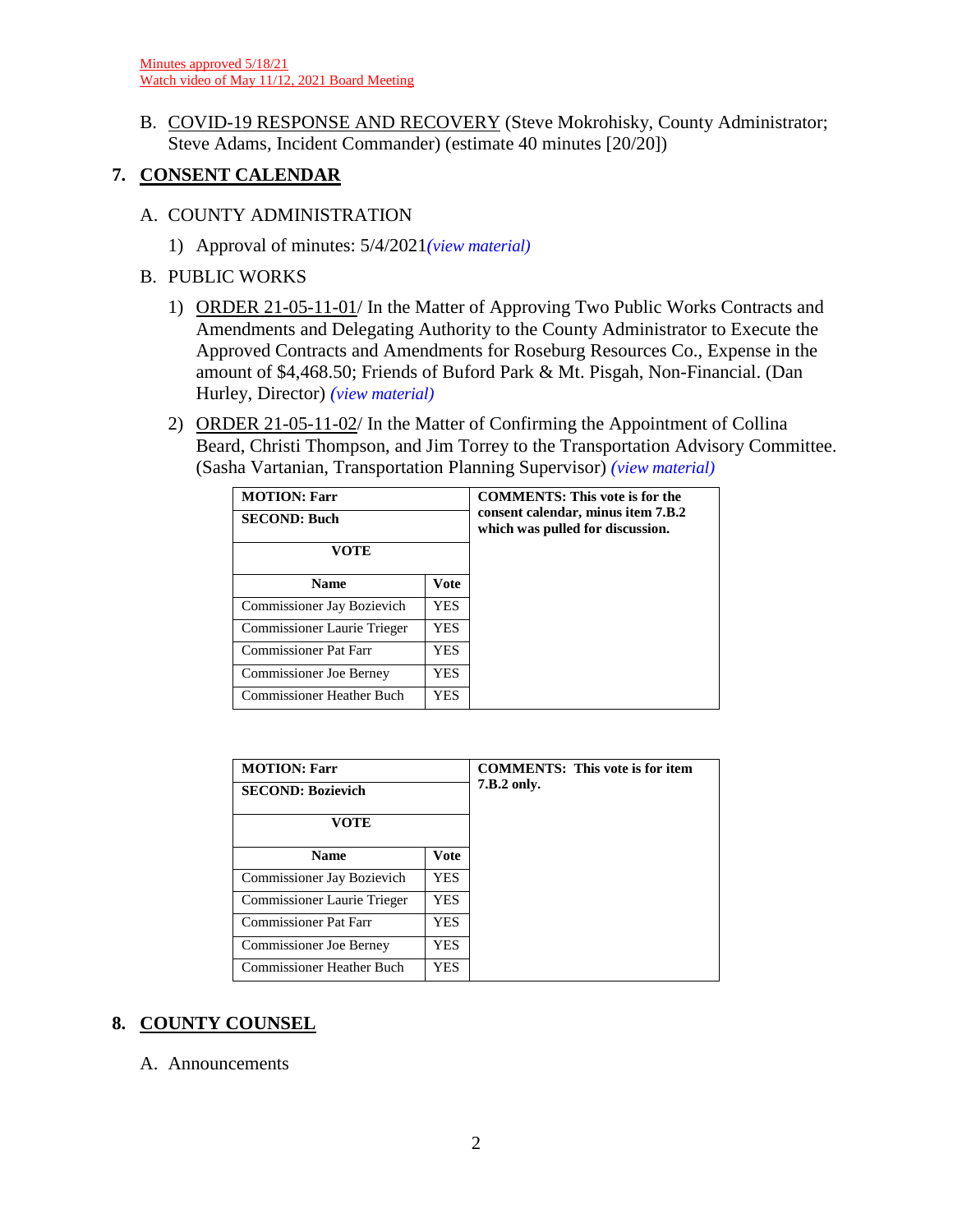B. ORDER 21-05-11-03/ In the Matter of Amending Lane Manual Chapter 60 to Modernize Language and Processes. (James Chaney, Assistant County Counsel) (estimate 10 minutes [5/5]) *(view [material\)](http://www.lanecountyor.gov/UserFiles/Servers/Server_3585797/File/Government/BCC/2021/2021_AGENDAS/051121agenda/T.8.B.pdf)*

| <b>MOTION: Buch</b><br><b>SECOND: Trieger</b><br>VOTE |            | <b>COMMENTS: the motion includes the</b><br>administrative change that was<br>discussed. |
|-------------------------------------------------------|------------|------------------------------------------------------------------------------------------|
| <b>Name</b>                                           | Vote       |                                                                                          |
| <b>Commissioner Jay Bozievich</b>                     | <b>YES</b> |                                                                                          |
| Commissioner Laurie Trieger                           | <b>YES</b> |                                                                                          |
| Commissioner Pat Farr<br><b>YES</b>                   |            |                                                                                          |
| Commissioner Joe Berney<br>YES                        |            |                                                                                          |
| Commissioner Heather Buch<br><b>YES</b>               |            |                                                                                          |

# C. FIRST READING AND SETTING THE SECOND READING AND PUBLIC

HEARING / ORDINANCE 21-02/ In the Matter of Amending Chapter 2 of the Lane Code to Require Local Public Bodies to Pay Costs Associated with Lane County's Collection of Fees or Taxes; Excludes Ad Valorem Taxes; Adopts a Savings and Severability Clause. (*Second Reading and Public Hearing 5/25/21 at 9:00 a.m. Time Certain).* (Stephen Dingle, County Counsel) (estimate 10 minutes [5/5]). *(view [material\)](http://www.lanecountyor.gov/UserFiles/Servers/Server_3585797/File/Government/BCC/2021/2021_AGENDAS/051121agenda/T.8.C.pdf)*

| <b>MOTION: Bozievich</b>            |      | <b>COMMENTS:</b> Second Reading and                        |
|-------------------------------------|------|------------------------------------------------------------|
| <b>SECOND: Farr</b>                 |      | public hearing set for 9:00 a.m. Time<br>Certain, 5/25/21. |
| VOTE                                |      |                                                            |
| <b>Vote</b><br><b>Name</b>          |      |                                                            |
| Commissioner Jay Bozievich          | YES. |                                                            |
| Commissioner Laurie Trieger<br>YES. |      |                                                            |
| Commissioner Pat Farr               | YES. |                                                            |
| Commissioner Joe Berney<br>YES      |      |                                                            |
| Commissioner Heather Buch<br>YES.   |      |                                                            |

# **9. COUNTY ADMINISTRATION**

A. ORDER 21-05-11-04/ In the Matter of Ratifying the Fiscal Year 2021-22 Regional Wastewater Program Budget and Capital Improvements Program as Approved by the Metropolitan Wastewater Management Commission. (Steve Mokrohisky, County Administrator; Matt Stouder, MWMC Executive Officer/General Manager; Dave Breitenstein, Eugene Wastewater Division Director; Katherine Bishop, Springfield Environmental Services Manager) (estimate 30 minutes[15/15]) *(view [material\)](http://www.lanecountyor.gov/UserFiles/Servers/Server_3585797/File/Government/BCC/2021/2021_AGENDAS/051121agenda/T.9.A.pdf)*

| <b>MOTION: Farr</b>      |  | <b>COMMENTS:</b> |
|--------------------------|--|------------------|
| <b>SECOND: Bozievich</b> |  |                  |
| <b>VOTE</b>              |  |                  |
| <b>Name</b><br>Vote      |  |                  |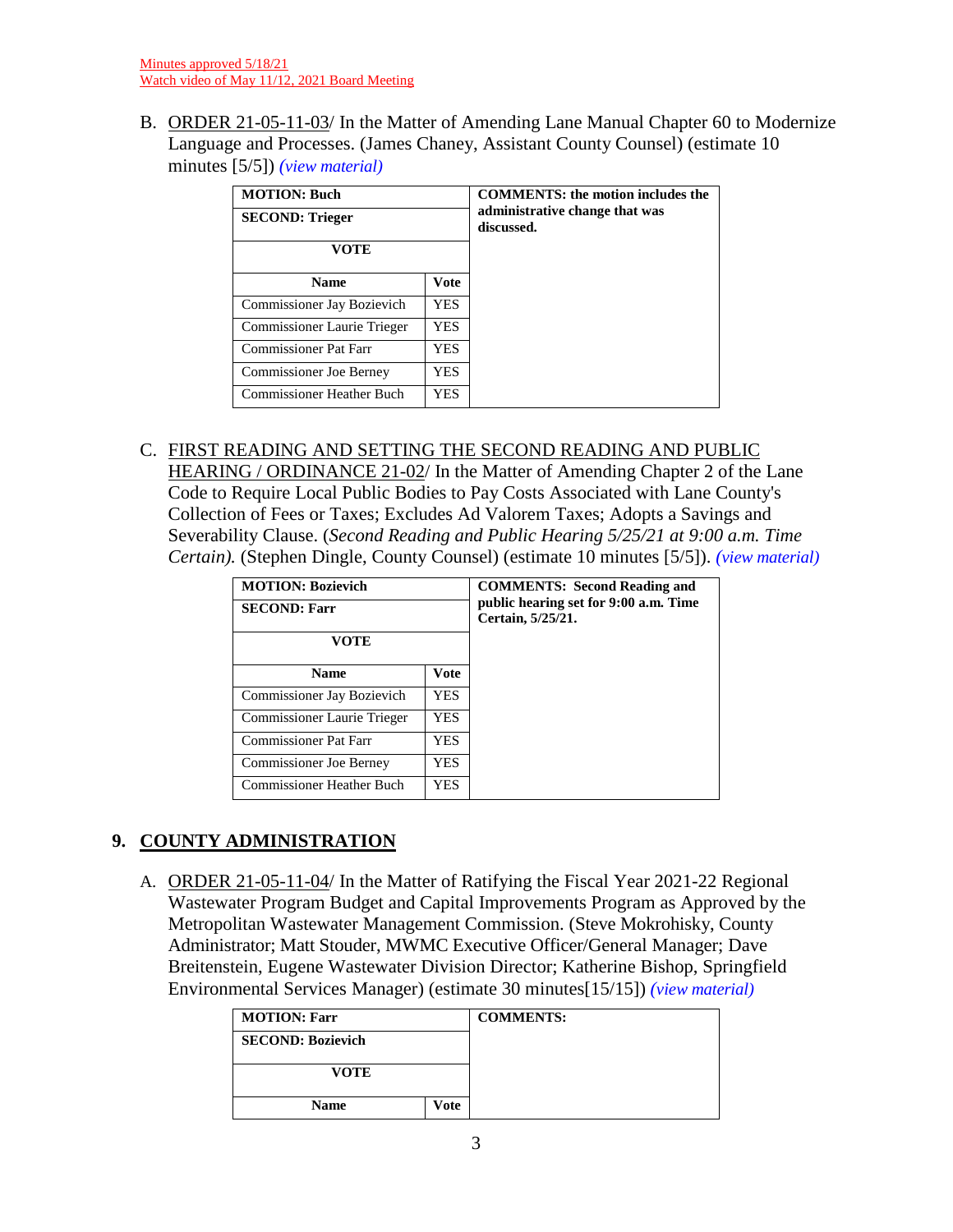| <b>Commissioner Jay Bozievich</b>  | YES. |
|------------------------------------|------|
| <b>Commissioner Laurie Trieger</b> | YES  |
| <b>Commissioner Pat Farr</b>       | YES  |
| <b>Commissioner Joe Berney</b>     | YES  |
| Commissioner Heather Buch          | YES  |

B. ORDER 21-05-11-05/ In the Matter of Extending the Temporary Exception to Policy For Applying and Accepting Federal and State Grants, Appropriations, Allocations, or Other Fiscal Aid Arising from the COVID-19 Pandemic and 2020 Holiday Farm Fire. (Austin Ramirez, Community and Economic Development Manager) (estimate 45 minutes) *(view [material\)](http://www.lanecountyor.gov/UserFiles/Servers/Server_3585797/File/Government/BCC/2021/2021_AGENDAS/051121agenda/T.9.B.pdf)* 

| <b>MOTION: Buch</b>                      |      | <b>COMMENTS:</b> |
|------------------------------------------|------|------------------|
| <b>SECOND: Trieger</b>                   |      |                  |
| <b>VOTE</b>                              |      |                  |
| <b>Vote</b><br><b>Name</b>               |      |                  |
| Commissioner Jay Bozievich               | YES. |                  |
| Commissioner Laurie Trieger              | YES. |                  |
| <b>Commissioner Pat Farr</b><br>YES      |      |                  |
| Commissioner Joe Berney                  | YES  |                  |
| <b>Commissioner Heather Buch</b><br>YES. |      |                  |

C. Announcements

### **10. COMMISSIONERS' BUSINESS**

- A. Announcements
- B. Future Board Assignment Requests

### **11. REVIEW ASSIGNMENTS**

# **12. EXECUTIVE SESSION as per ORS 192.660**

(Remote Meeting)

# **13. OTHER BUSINESS**

#### **Recess**

# **WEDNESDAY, MAY 12, 2021 – REGULAR MEETING** (REMOTE MEETING)

# **14. EXECUTIVE SESSION as per ORS 192.660**

(Remote Meeting)

### **15. OTHER BUSINESS**

### **Adjourn**